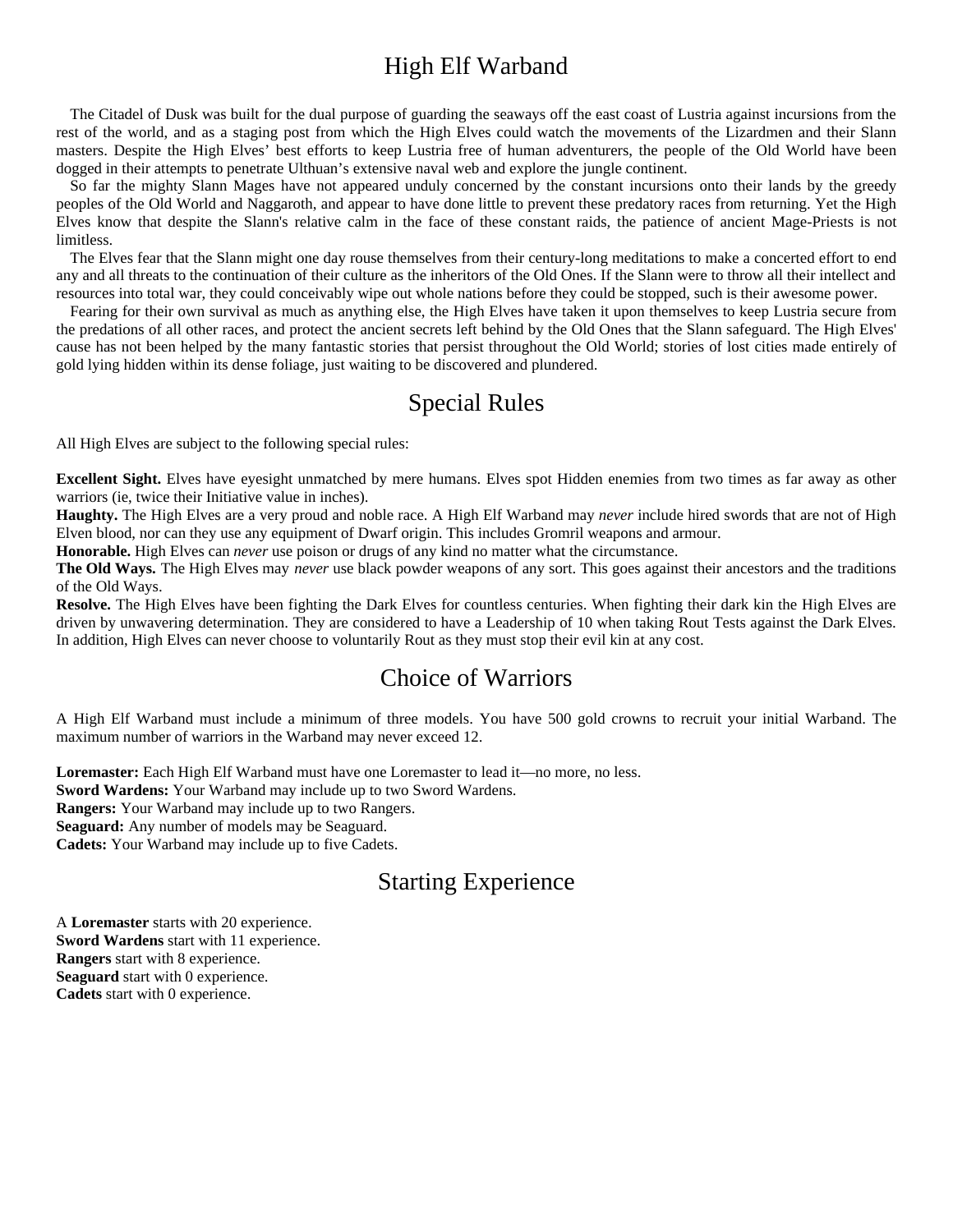# Maximum Characteristics

Characteristics for Elf warriors may not be increased beyond the maximum limits shown on the following profile. If a characteristic is at its maximum, take the other option or roll again if you can only increase one characteristic. If both are already at their maximum, you may increase any other by +1 instead. Remember that Henchman can only add +1 to any characteristic.

| Profile M WS BS S T W I A Ld |                    |  |  |  |  |
|------------------------------|--------------------|--|--|--|--|
| Elf                          | 5 7 7 4 4 3 9 4 10 |  |  |  |  |

# Special High Elven Equipment

# **Mage Staff of Hoeth**

20 gold crowns

**Availability:** Rare 10, High Elf Loremaster only

Mage Staves of Hoeth are forged from the finest Ithilmar, and are works of art that are truly beautiful to behold. They are usually decorated with gems and other precious materials. Only a Loremaster may use a Mage Staff.

| Range        | <b>Strength</b>       | <b>Special Rules</b>          |
|--------------|-----------------------|-------------------------------|
| Close Combat | As user, as user $+1$ | One or two-handed, Concussion |

# **SPECIAL RULES**

**One or Two-handed**: A Mage Staff of Hoeth can be used either one or two-handed. When used one-handed a Mage Staff counts as a club. When using a Mage Staff in two hands it counts as a club and gives the Loremaster +1 Strength.

**Concussion:** Mage Staves are excellent for striking people senseless. When using a Mage Staff in close combat a roll of 2–4 is treated as *stunned* when rolling on the Injury chart.

# **Elven Greatsword**

25 gold crowns

**Availability:** Rare 10, High Elf Sword Warden only

The Greatswords of Ulthuan are superb weapons: over six feet long and razor-sharp. Only disciples of the White Tower have the necessary skills required to wield such a mighty blade.

| <b>Range</b> | Strength     | <b>Special Rules</b>           |
|--------------|--------------|--------------------------------|
| Close Combat | As user $+2$ | Two-handed, Strike Last, Parry |

# **SPECIAL RULES**

**Two-handed**: A Greatsword is a massive weapon and requires two hands in order to use. A Sword Warden armed with a Greatsword may not use a shield or an additional weapon in close combat. If the Sword Warden has a shield he still gets a +1 bonus to his armour save against shooting.

**Strike Last**: The Greatsword is a difficult weapon to use and the Sword Warden's skills are not as refined as those of a full fledged Sword Master. Greatswords strike last, even when charging.

**Parry:** A Greatsword is forged at Vaul's Anvil from the finest Ithilmar making it better balanced then a conventional double handed weapon. A model armed with a Greatsword may parry blows just as if he were armed with a normal sword.

# **Elven Wine**

50 gold crowns

# **Availability:** Rare 10, High Elves only

High Elven wines are well known to be the best in the world, and some are even rumored to have magical qualities. A fine Elven Wine can cast out doubt and fear and leave a general feeling of well-being in a warrior.

A High Elf Warband that drinks Elven Wine before a battle will be immune to *fear* for the duration of the battle.

# Special High Elf Skills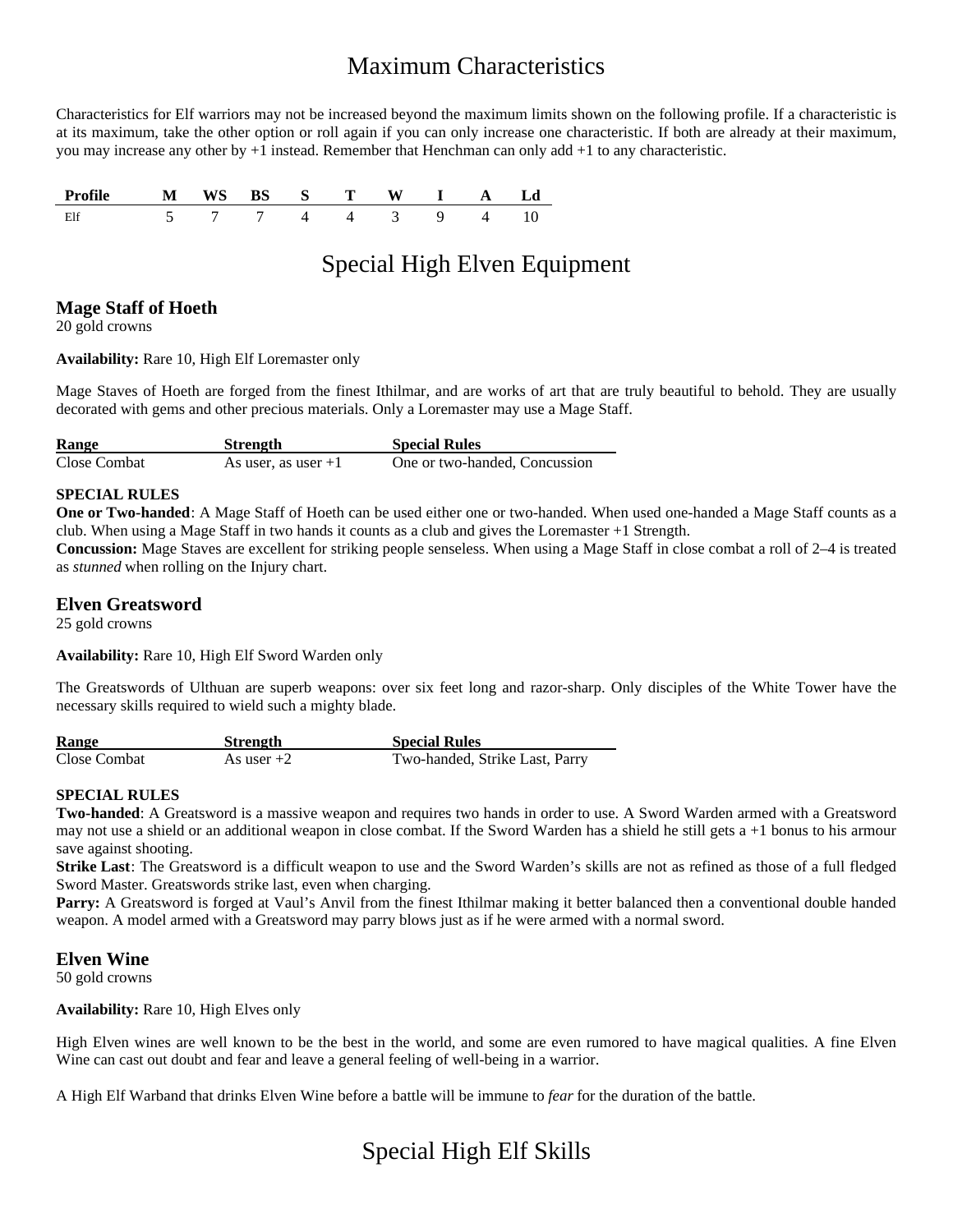|              | Combat | <b>Shooting</b> | Academic | <b>Strength</b> | <b>Speed</b> | <b>Special</b> |
|--------------|--------|-----------------|----------|-----------------|--------------|----------------|
| Loremaster   |        |                 | ⌒        |                 |              | x              |
| Sword Warden |        |                 |          |                 |              | x              |
| Ranger       |        | ⌒               |          |                 |              | X              |

# **High Sorcery**

A Loremaster's knowledge of magic goes far beyond that of any other race. When an enemy spellcaster successfully casts a spell the Loremaster may attempt to dispel it. If the Loremaster rolls greater then his opponent's casting roll for the spell then it is dispelled. Only the Loremaster may have this skill.

#### **Stand and Fire**

If the Elf passes a leadership test he may choose to stand and fire at a charging opponent. The Elf suffers  $a - 1$  penalty to hit and may only fire once, at a single opponent. If his opponent is knocked down or stunned, place him halfway between the Elf and where he started from (or in view if he was out of sight).

#### **Miniath**

The Elf has been trained in the martial art of the White Tower known as Miniath, allowing him to parry with any weapon. If he has a weapon that he can parry with he gains an additional parry attempt

### **Unerring Strike**

The Elf is an expert at delivering deadly accurate blows. He may re-roll any failed to wound rolls.

### **Fey Quickness**

Few can ever hope to match an Elf's inhuman quickness and agility. An Elf with *Fey Quickness* can avoid melee or missile attacks on a roll of 6. If the Elf also has *Step Aside* or *Dodge* this will increase to a 4+ in the relevant area. For example, an Elf with *Fey Quickness* and *Step Aside* avoids melee attacks on a 4+ and missile attacks on a 6.

# High Elves Equipment List

# **High Elf Equipment List Cadets Equipment List**

| <b>Hand-to-hand Combat Weapons</b> |                  |                                | <b>Hand-to-hand Combat Weapons</b> |  |  |
|------------------------------------|------------------|--------------------------------|------------------------------------|--|--|
| Dagger                             | 1st free/2 gc    | Dagger                         | 1st free/2 gc                      |  |  |
| Axe                                | 5 <sub>gc</sub>  | Spear                          | 10 <sub>gc</sub>                   |  |  |
| Halberd                            | 10 <sub>gc</sub> | Sword                          | 10 <sub>gc</sub>                   |  |  |
| Spear                              | 10 <sub>gc</sub> | Axe                            | 5 gc                               |  |  |
| Sword                              | 10 <sub>gc</sub> |                                |                                    |  |  |
| Mage Staff                         | $20$ gc          | <b>Missile Weapons</b>         |                                    |  |  |
| Double-Handed Weapon               | 15 <sub>gc</sub> | Bow                            | 10 <sub>gc</sub>                   |  |  |
| Elven Greatsword                   | $25$ gc          | Long Bow                       | 15 <sub>gc</sub>                   |  |  |
| Ithilmar Weapon*                   | 2 times the cost | Elven Bow (Ranger only) 35 gc  |                                    |  |  |
| <b>Missile Weapons</b>             |                  | <b>Armour</b>                  |                                    |  |  |
| Long Bow                           | 15 <sub>gc</sub> | Light Armour                   | $20 \text{ gc}$                    |  |  |
| Elven Bow                          | 35 <sub>gc</sub> | Shield                         | 5 gc                               |  |  |
|                                    |                  | Helmet                         | 10 <sub>gc</sub>                   |  |  |
| Armour                             |                  |                                |                                    |  |  |
| Light Armour                       | $20$ gc          | <b>Miscellaneous Equipment</b> |                                    |  |  |
| Ithilmar Armour*                   | $60 \text{ gc}$  | (High Elf Heroes Only)         |                                    |  |  |
| Shield                             | 5 <sub>gc</sub>  | Elven Wine*                    | $50$ gc                            |  |  |
| Helmet                             | 10 <sub>gc</sub> | Elven Cloak*                   | $75$ gc                            |  |  |

\* – The lower cost of these items represents the Loremaster outfitting his Warband with the best equipment available at the Citadel of Dusk. These prices are for a starting Warband *only*. Later purchases of these items are done using the price and rarity chart from the Mordheim rules.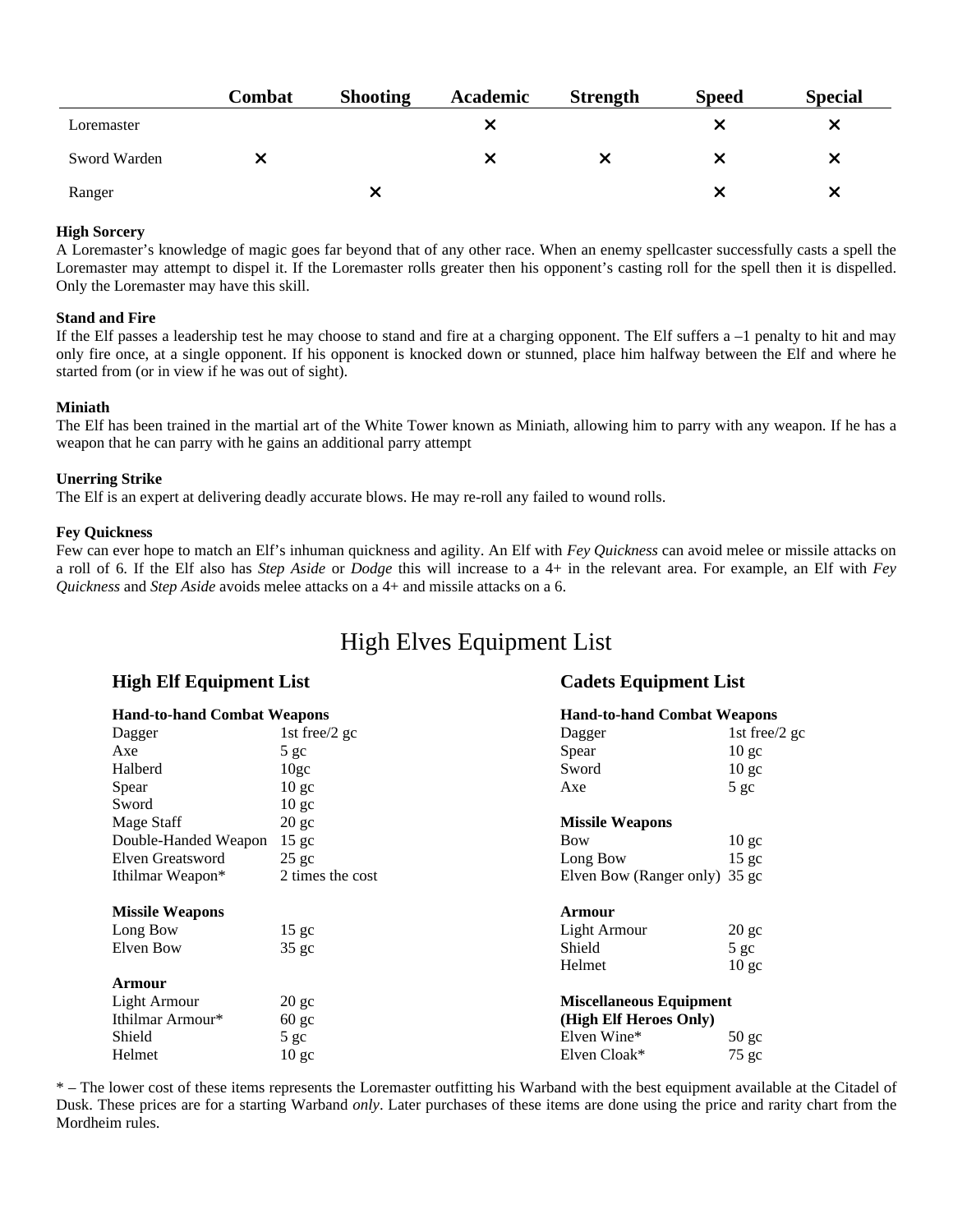# **Heroes**

# **1 Loremaster**

# **80 Gold Crowns to hire**

Loremasters are the most powerful mages in the entire Warhammer world. Their knowledge of the arcane arts and their intensive training at the Tower of Hoeth makes them perfect for leading expeditions into Lustria. They are capable and efficient with years of extensive training and skill at their disposal. Loremasters alone command magic powerful enough to match the might of the mysterious Slann. They delve into the temple cities of the Lizardmen in search of any remaining artifacts of the Old Ones power.

| Profile | WS | $S$ T  |               |  |  |
|---------|----|--------|---------------|--|--|
|         |    | $\sim$ | $\mathcal{L}$ |  |  |

**Weapons/Armour:** The Loremaster received his magical training at the Tower of Hoeth and is bound by its ancient traditions. He may *only* use a sword, dagger, or Mage Staff in battle.

### **SPECIAL RULES**

**Leader:** Any models in the Warband within 6" of the Loremaster may use his Leadership instead of their own. **Wizard:** The Loremaster is a wizard and may use High Elf Magic. The Loremaster starts with one High Magic Spell. Whenever the Loremaster gains a new spell he can choose from either the High Elf Magic or the Lesser Magic spell lists.

# **0-2 Rangers**

# **45 Gold Crowns to hire**

Elf Rangers are expert trackers and woodsman. Their keen eyesight and excellent archery skills help them to serve as the perfect lookouts. Rangers are more solitary then other High Elves and their quick decisiveness and ability to work on their own makes them invaluable elements of the Warband. Their skills alone have brought many expeditions back from the brink of death. They have saved countless Elven lives and continue to prove their worth in battle time and time again.

| Profile M WS BS S T W I A Ld |                   |  |  |  |  |
|------------------------------|-------------------|--|--|--|--|
|                              | 5 4 4 3 3 1 6 1 8 |  |  |  |  |

**Weapons/Armour:** Rangers can be armed with weapons and armour chosen from the Cadets Equipment list.

# **SPECIAL RULES**

**Seeker.** If not taken Out of Action, when rolling on the Exploration Chart the Ranger allows you to modify one die roll by  $-1/+1$ . **Ranger Skills.** Rangers may use the following skill table as well as any of the standard Skill tables available to them.

# **RANGER SKILLS**

**Fey.** Hostile magic spells will not effect the Ranger on a D6 roll of 4+.

Luck. The Ranger is blessed by Lileath, the Elven goddess of luck. One per game he may re-roll any dice roll he makes (but not one made by other members of the Warband).

# **0-2 Sword Wardens**

# **50 Gold Crowns to hire**

Sword Wardens are young Sword Masters in training recently sent out from the White Tower in order to better hone and refine their martial prowess. Though not as deadly as a full-fledged Sword Master, their skills are still beyond the understanding of ordinary Elves. In battle a Sword Warden wields his trademark Greatsword with effortless grace, dashing aside enemy missiles as he charges into combat. They are the elite warriors of the Warband and their lighting fast strikes have left many enemies lying dead at their feet. Sword Wardens serve as the Loremaster's personal attendants and protectors.

| Profile |  | $\mathbf{S}$ $\mathbf{S}$ |        |  |  |
|---------|--|---------------------------|--------|--|--|
|         |  |                           | $\sim$ |  |  |

**Weapons/Armour:** Sword Wardens can be armed with weapons and armour chosen from the High Elves Equipment list. They are honorable warriors and may *never* use missile weapons of any sort.

# **SPECIAL RULES**

**Sword Master Protégé:** A Sword Warden's reactions are so fast that they can deflect arrows and other missile weapons from the air with a deft slash of their blade. Anyone shooting at a Sword Warden armed with a sword or a Greatsword (*not* a double-handed sword) must deduct –1 from their roll to hit. This does *not* include black powder weapons.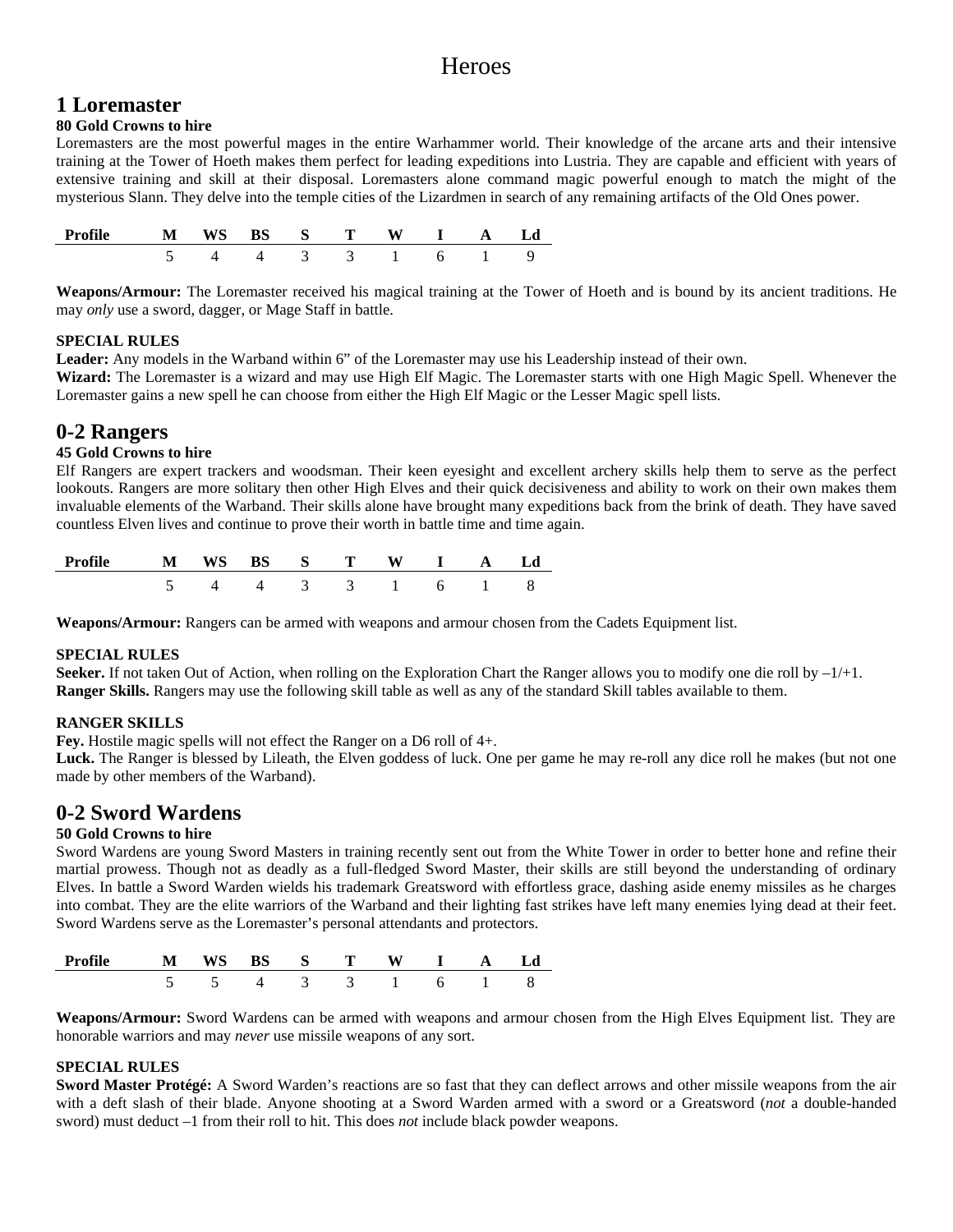# Henchmen

# **Seaguard**

# **35 Gold Crowns to hire**

Most Elven soldiery is called to arms only in times of great need, for there are too few Elves to maintain armies at all times. The Seaguard however, are always kept at strength and they retain a full-time contingent of warriors for this purpose. As a result they are better equipped and better trained then Citizen Levy Troops.

| Profile | ws<br>N | $\mathbf{S}$ | V |  | ∟ d |
|---------|---------|--------------|---|--|-----|
|         |         |              |   |  |     |

**Weapons/Armour:** Seaguard can be armed with weapons and armour chosen from the High Elves Equipment list.

# **0-5 Cadets**

# **30 Gold Crowns to hire**

Cadets are young Citizen Levy of Ulthuan serving in the High Elf army for the first time. Their skills have yet to fully develop and most of them have yet to see battle. They are expert archers and travel light, thus making the perfect quick striking troops. Cadets are used primarily as scouts and are assigned the less important duties within the Citadel of Dusk and aboard High Elf Dragonships.

| Profile |               |               |               | $\cdot$ S T         |                      |  |
|---------|---------------|---------------|---------------|---------------------|----------------------|--|
|         | $\sim$ $\sim$ | $\sim$ $\sim$ | $\sim$ $\sim$ | $\sim$ 3.000 $\sim$ | $\sim$ $\sim$ $\sim$ |  |

**Weapons/Armour:** Cadets can be armed with weapons and armour chosen from the Cadets Equipment list.

# High Elf Magic

The magic of the High Elves is the most powerful magic in the Known World. Its powers and arcane secrets are far beyond the understanding of other mages with the exception of the Slann.

# **1 Word of Power Difficulty 8**

*The Elven Mage utters the True Name of Asuryan, the lord of the Elf gods. Shaken by his awesome power, the enemies of the Elves become weak and ineffective.*

Any enemies within 8" of the Mage suffer a -3 Weaponskill penalty, down to a minimum of one. Lasts until the beginning of the next High Elf turn.

# **2 Fiery Wrath Difficulty 8**

*With one delicate movement the Elven Mage traces an intricate Sigil of Flame in the air.*

Range 12". May be cast on any model within range. The target is hit with Strength 4. Any models within 3" of the target model suffer a Strength 3 hit on a D6 roll of 4+. Take armour saves as normal.

# **3 The Phoenix Crown Difficulty 9**

*A crown of white flames appears above the head of the Elf Mage, enveloping him within a glorious array of flames*.

The Elf Mage has an armour save of 2+ that replaces his normal armour save. In addition, he gains a  $+2$  to his Weaponskill and a  $+1$  to his Strength. Roll at the beginning of each turn in the recovery phase. On a D6 roll of 1 or 2 the Phoenix Crown disappears.

# **4 Roar of the Dragon Difficulty 8**

*A shadow of a wrathful Dragon strikes out from the outstretched hand of the mage, and speeds forward roaring it's anger.*

The roar of the Dragon has a range of 12" and it is absolutely straight. Any model in its path must roll equal or under it's Strength or be Knocked Down. If the spell hits a building it stops.

# **5 The Anger of the Earth Difficulty 10**